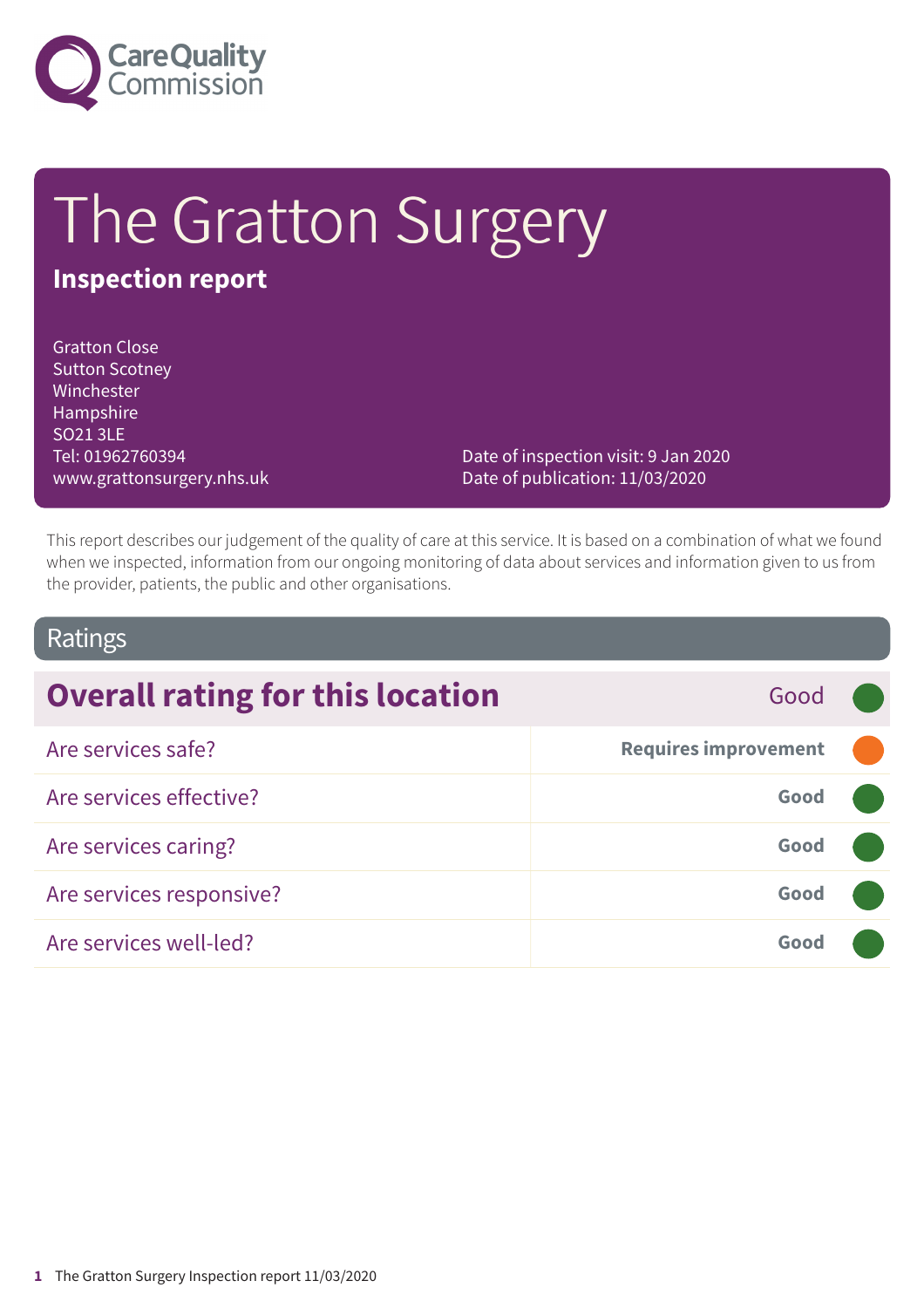# Overall summary

We decided to undertake an announced focused inspection of The Gratton Surgery on 9 January 2020 following our annual regulatory review of the information available to us. This inspection looked at the following key questions:

- Are the services provided at this location safe?
- Are the services provided at this location effective?
- Are the services provided at this location well-led?

The practice's annual regulatory review did not indicate that the quality of care had potentially changed in relation to provision of Caring and Responsive services. As a result, the ratings from the practice's previous comprehensive inspection from 2014 still stand in those key questions.

We based our judgement of the quality of care at this service on a combination of:

- what we found when we inspected
- information from our ongoing monitoring of data about services and
- information from the provider, patients, the public and other organisations.

#### **We have rated this practice as good overall but requires improvement for providing safe services. We have rated all population groups as good.**

We found that:

- The practice provided care in a way that kept patients safe and protected them from avoidable harm but it had not fully addressed the identified risks to patients accessing their prescriptions remotely with alternative collection arrangements.
- Oversight of the monitoring and security of prescription stationery was not in line with national guidance.
- Patients received effective care and treatment that met their needs.
- The way the practice was led and managed promoted the delivery of high-quality, person-centre care.
- When issues relating to the oversight of systems and processes were identified on inspection, the practice was quick to act, to investigate and to implement new processes to prevent re-occurrences.
- The practice worked proactively with local initiatives, other local service providers and commissioning groups to support and provide continually improving services.

We saw one area of outstanding practice as follows:

• By working with local organisations, the practice had developed remote clinics to visit its local transient populations. By visiting and working with those families, the practice had worked to improve childhood immunisations uptake and chronic disease management. As a result of that work, the practice showed it had immunised seven out of nine identified children in line with the national childhood immunisation schedule, who had not been previously immunised.

The areas where the provider **must** make improvements are:

• Establish effective systems and processes to ensure good governance in accordance with the fundamental standards of care.

(Please see the specific details on action required at the end of this report).

The areas where the provider **should** make improvements are:

- Provide sepsis awareness training or red-flag symptom information relating to sepsis to receptionists to support the early identification of sepsis in patients.
- Introduce a process for consistently monitoring consent seeking processes, to ensure patient consent is gained in accordance with legislation and guidance.

#### **Details of our findings and the evidence supporting our ratings are set out in the evidence tables.**

**Dr Rosie Benneyworth** BM BS BMedSci MRCGPChief Inspector of Primary Medical Services and Integrated Care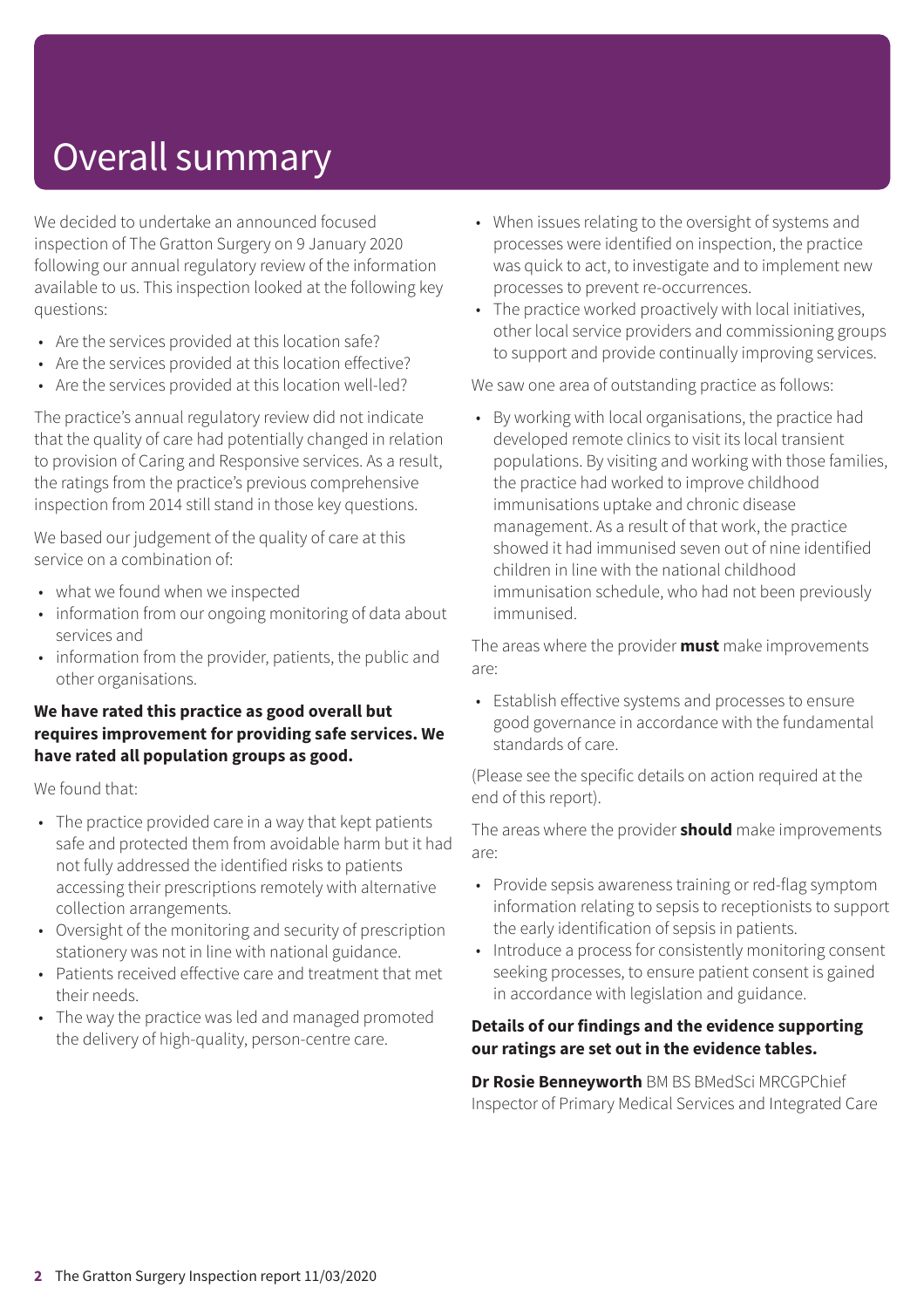## Population group ratings

| <b>Older people</b>                                                        | Good |  |
|----------------------------------------------------------------------------|------|--|
| <b>People with long-term conditions</b>                                    | Good |  |
| <b>Families, children and young people</b>                                 | Good |  |
| Working age people (including those recently retired and<br>students)      | Good |  |
| People whose circumstances may make them vulnerable                        | Good |  |
| People experiencing poor mental health (including people<br>with dementia) | Gooc |  |

#### Our inspection team

Our inspection team was led by a CQC lead inspector**.** The team included a GP specialist advisor. The team had remote access to a member of the CQC Medicines team during the inspection.

### Background to The Gratton Surgery

The Gratton Surgery is located at Gratton Close, Sutton Scotney, Winchester, Hampshire, SO21 3LE. The practice has a dispensary which serves patient who live more than mile away. Due to its rural location the practice has limited public transport links. The practice has a branch site located at South Wonston Surgery, 67 Downs Rd, South Wonston, Winchester, Hampshire SO21 3EW. The branch surgery was not open on the day of inspection so we did not visit this site.

The provider is registered with CQC to deliver the following Regulated Activities from both sites;

- Diagnostic and screening procedures,
- Family planning,
- Maternity and midwifery services,
- Surgical procedures,
- Treatment of disease, disorder or injury.

The Gratton Surgery is situated within the West Hampshire Clinical Commissioning Group (CCG) and provides services to approximately 6,750 patients under the terms of a general medical services (GMS) contract. This is a contract between general practices and NHS England for delivering services to the local community.

The provider is a partnership of five GP partners who registered with the CQC in February 2013. The practice employs two practice nurses, two healthcare assistants/ phlebotomists, a practice manager and a team of administrative and receptionist staff. The dispensary was staffed by a dispensary manager and team of dispensers. A delivery driver for the dispensary service was self-employed but attached to the practice to provide this service. The practice is part of a local primary care network with five other GP practices as well as the local GP federation.

There are higher than the local average number of patients under the age of 18, and fewer patients aged over 65 than the local average, but more than the national average. The National General Practice Profile states that approximately 97% of the practice population is from a White background with the remaining 3% of the population originating from black, mixed or other non-white ethnic groups. Information published by Public Health England rates the level of deprivation within the practice population group as ten, on a scale of one to ten. Level one represents the highest levels of deprivation and level ten the lowest. Male life expectancy is 83 years compared to the national average of 79 years. Female life expectancy is 87 years compared to the national average of 83 years.